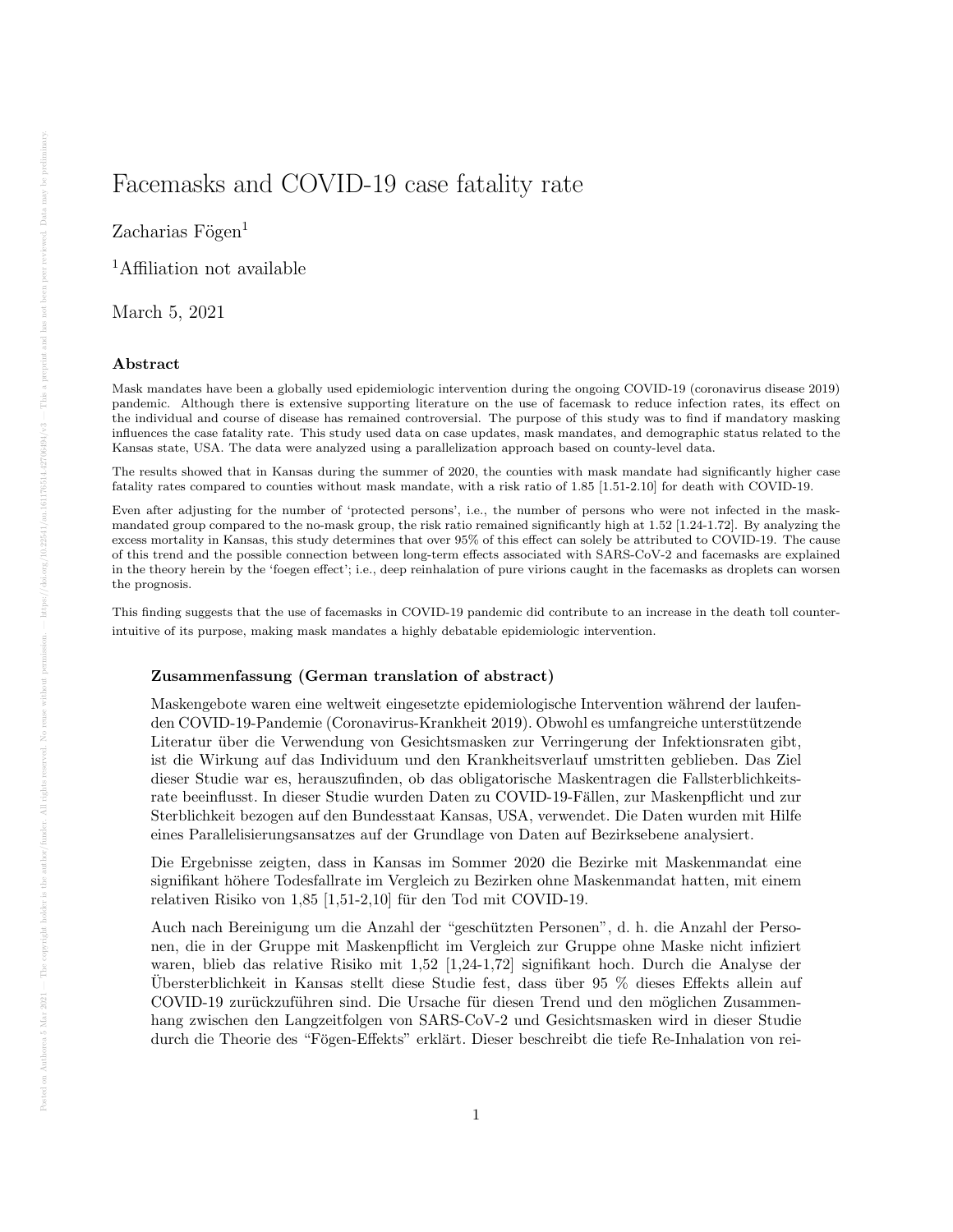nen Virionen, die als Tröpfchen in den Gesichtsmasken hängen geblieben sind, was die Prognose verschlechtern kann.

Diese Ergebnisse deuten darauf hin, dass die Verwendung von Gesichtsmasken bei der COVID-19-Pandemie entgegen ihrem Zweck zu einer Erhöhung der Todesrate beigetragen hat, was die Maskenpflicht zu einer höchst fragwürdigen epidemiologischen Intervention macht.

### Manuscript: Preprint V3 (Final)

Note: This final preprint version has undergone professional scientific editing.

#### Hosted file

Facemasks\_and\_COVID-19\_case\_fatality\_rate\_PREPRINT\_V3.pdf available at [https://authorea.com/](https://authorea.com/users/391921/articles/505927-facemasks-and-covid-19-case-fatality-rate) [users/391921/articles/505927-facemasks-and-covid-19-case-fatality-rate](https://authorea.com/users/391921/articles/505927-facemasks-and-covid-19-case-fatality-rate)

# Supplementary Appendix:

## Hosted file

Supplementary Appendix.pdf available at [https://authorea.com/users/391921/articles/505927](https://authorea.com/users/391921/articles/505927-facemasks-and-covid-19-case-fatality-rate) [facemasks-and-covid-19-case-fatality-rate](https://authorea.com/users/391921/articles/505927-facemasks-and-covid-19-case-fatality-rate)

Data and calculations sheet: